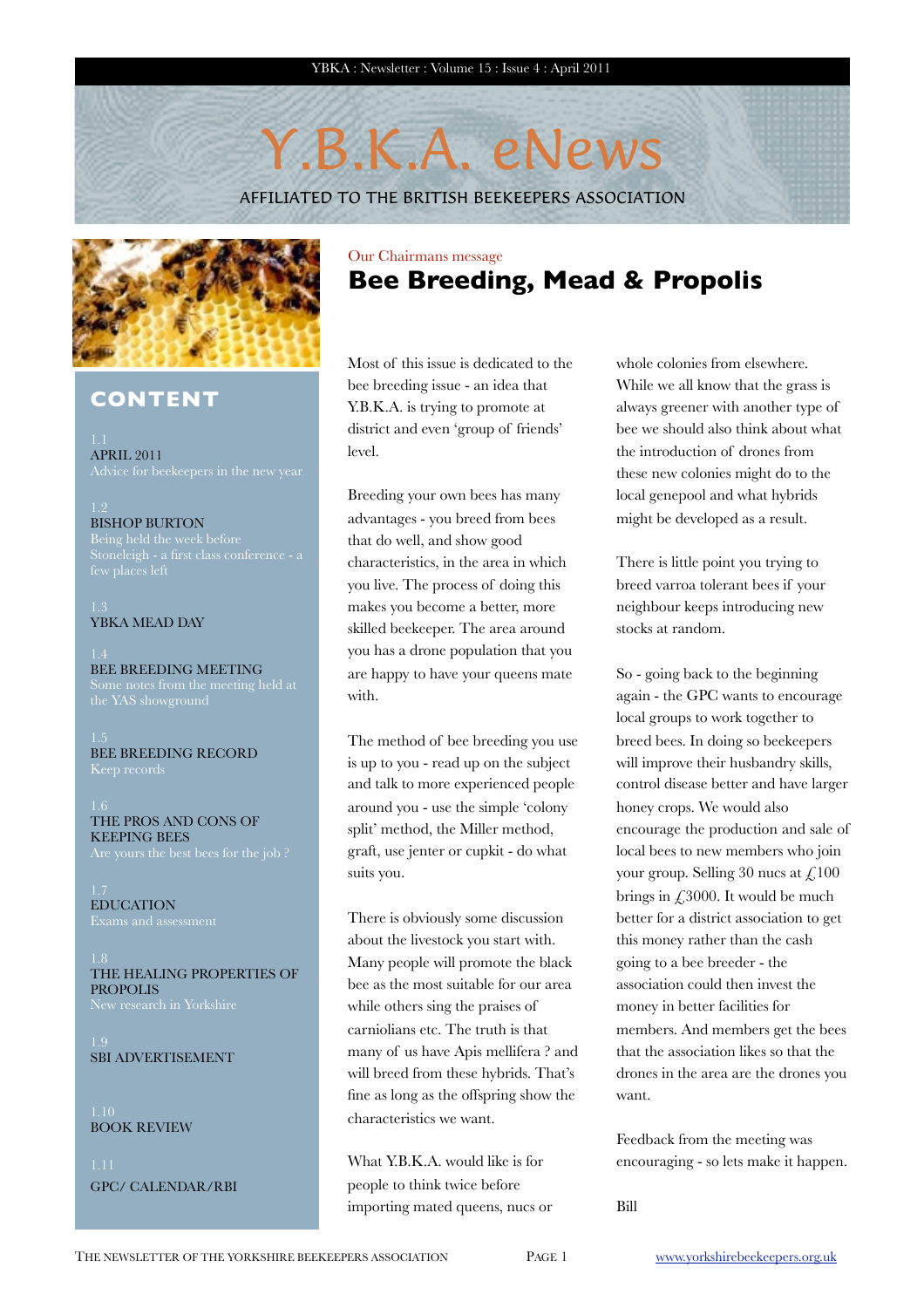#### **APRIL**

#### **JOBS FOR THE MONTH**

Check through colonies for the condition of the queen

Is disease present ?

Start your swarm prevention inspections

April is the month that your bees should now be developing into good strong colonies, and with the warmer weather conditions that should accompany the month your queens egg laying should be very much on the increase.

This is also the month when your colonies will start to form their first male (Drone) cells in readiness for the beginning of the swarm and supersedure season within your bee colonies. Pollen should now be visible at your entrances in abundance as the queen gets to work on the colony increase, and your bees are replenishing their food supplies that were depleted over the winter months. Never be complaisant in April, for if a sudden cold snap comes along your bees may still need to be fed to keep the queens laying-rate up and ensure all the new bees and brood have sufficient stores. It is very important to now check through your colonies to ensure the queen is laying well and the hive is expanding.

Your queens may also need remarking as this will pay off when the bees start to form queen cells in readiness to swarm, for it is essential to be able to find your queens to allow you to manipulate the colonies correctly to prevent loosing them. Sometimes in these cold snaps you may have a colony with more brood than bees to cover them, and in these circumstances' on your inspection can take extra bees from one of your strongest hives and after first spraying them with a week sugar syrup, shake an extra frame of bees into a weaker hive to boost them up to cover the whole of the brood.

It is very important to check the frame thoroughly both sides to make sure your queen is not on it before carrying out this procedure, if she is return her to the hive she came from straight away after her inspection and remarking, this will ensure you don't loose any brood through being chilled. You should always ensure you do your inspection on a warm and



preferably windless day around mid day if possible to carry out these procedures, and try to be as quick as possible and at the same time calm and focused. From now on it is vital to keep records and to carry out regular inspection of the brood checking for queen cells.

A 9 day max. cycle between inspections should be sufficient to prevent the colonies from absconding. You should also ensure your bees have sufficient space from now on and don't get overcrowded. If you think they are then add another super.

Here are the things you should be looking for in April.

1 Has your colony got a queen present?

2 Is she laying well to a good and even pattern? 3 Are there any signs of disease or abnormalities? (If so treat them a.s.a.p)

4 Are there any queen cells or enlarged cups present? (If so you may need to do a manipulation on the colony.)

5 Has the colony got enough room? (If not add a super)

6 Has the colony got sufficient food and store to last it until your next inspection? (If not feed)

7. Number your hives if not already done so 8 Keep a record for each individual hive and all these

pointers to help you on your next inspections

9 Ensure you have a supply of new frames all made up both brood and super.

10. Have some nucs. ready with drawn comb preferably for your manipulations

> Happy Beekeeping Dave Shannon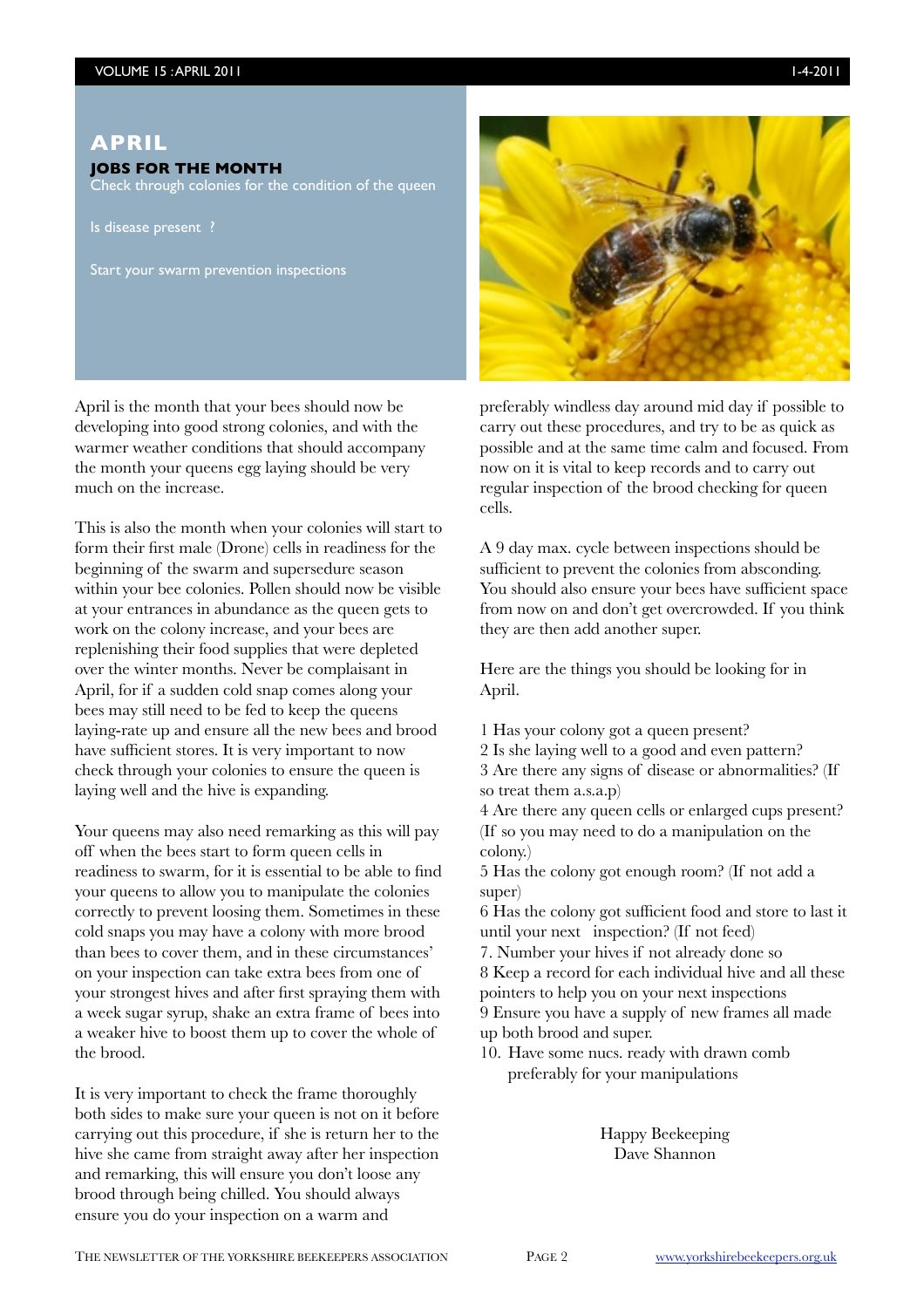# **YORKSHIRE BEEKEEPERS' ASSOCIATION MEAD DAY**

**Organised in conjunction with the International Federation of Mead and Honey Wine Judges**



A practical workshop with lectures on "Mead and Honey Wines" undertaken by Erica Osborn –

IFMHWJ examination moderator and Michael Badger IFMHWJ examination overseer.

Date 21<sup>st</sup> May 2011 – Venue – Normanby Pavilion, Great Yorkshire Showground Harrogate.

### **Proceedings**

- 10:00 10:30 Coffee and Tea
- 10:30 10:35 Welcome and introductions
- 10:35 11:00 Types of Meads and Honey Wines for both exhibition and consumption
- 11:00 11:10 Questions
- 11:10 12:20 The making of mead the honey and ingredients method
- 12:20 12:30 Questions
- 12:30 13:45 Lunch
- 13:45 15:15 Exhibiting; judging technique; tasting the common pitfalls of samples and awards
- 15:15 15:30 Open discussion and questions
- 15:30 Tea & goodbyes & disperse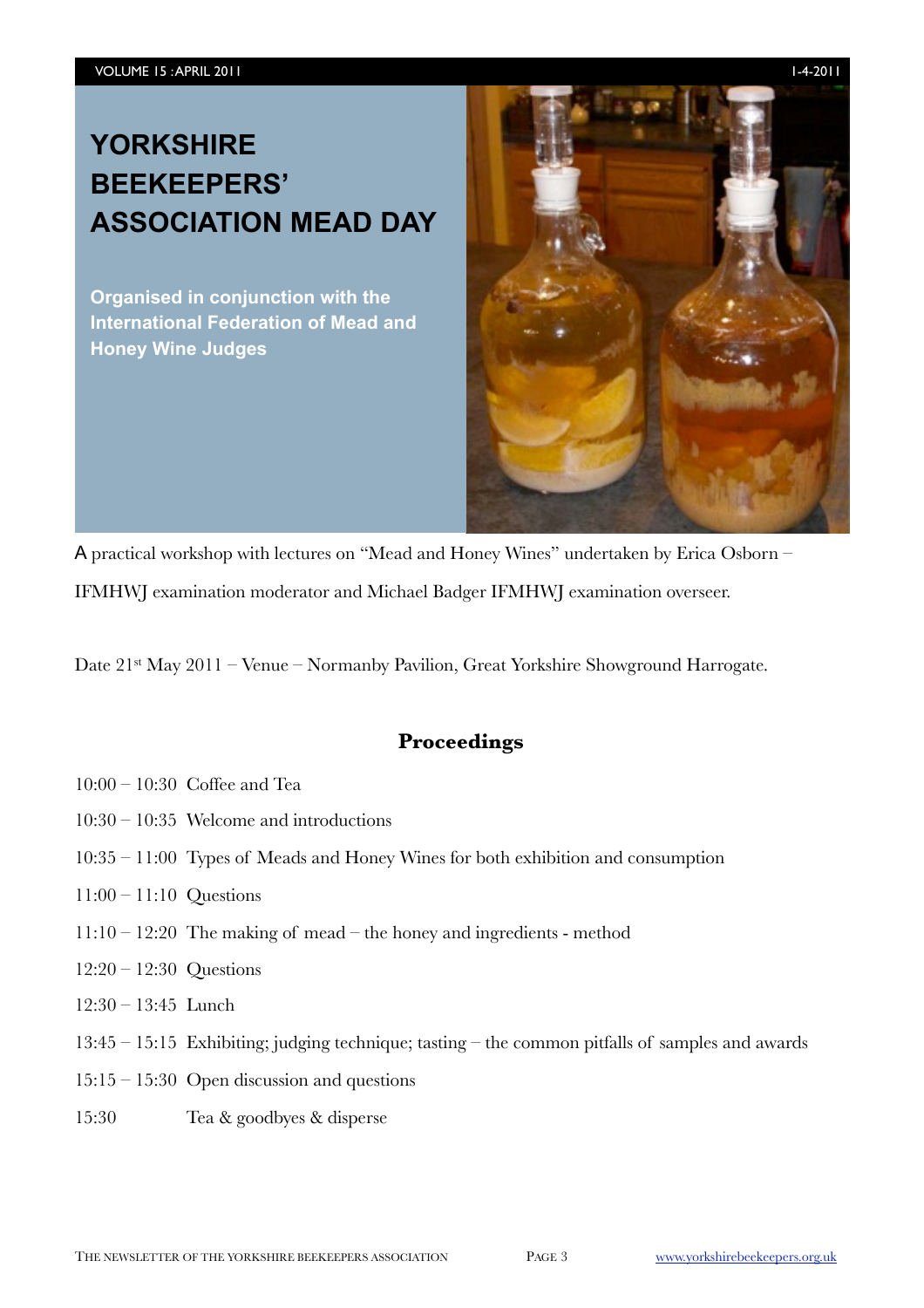#### THE YORKSHIRE BEEKEEPERS ASSOCIATION

In conjunction with Bishop Burton College Saturday 9th April 2011

YORKSHIRE BEEKEEPERS ASSOCIATION 53rd CONFERENCE AT BISHOP BURTON COLLEGE, BEVERLEY EAST RIDING of YORKSHIRE

" Honey Bees and Beekeepers in our Natural Environment "

### **Our Speakers for the day**

#### **Dr Giles Budge**

Dr Giles Budge has worked in plant pathology research and development for 10 years. Giles started work at the National Bee Unit in October 2007 as the research co-ordinator. Prior to this, he was responsible for the development of realtime PCR-based diagnostics for bee pests and diseases and the delivery of the EFB study.

#### **Prof. Keith S. Delaplane**

Professor, Department of Entomology, University of Georgia,

Prof. Delaplane's expertise is in honey bee management, sustainable bee health management, bee foraging ecology, social evolution, and crop pollination. He oversees an off-campus lab of one dedicated state-funded technician, one soft-money technician, 1-2 graduate students, and 1-2 hourly workers. The lab work over 200 hives. He is the author of several books on beekeeping.

### **John Hendrie**

John has been involved with bees and beekeeping almost all his life, having been stung at the age of two by one of his father's colonies. Since graduating from university in 1971, he has held many offices in local beekeeping associations, including branch secretary (12 years) and treasurer of Kent BKA (8 years), He was appointed to the exam board of the BBKA in 1991, is a vice chairman of the National Honey show and a director of Bee Craft magazine.

#### **Programme**

| $0900-0930$<br>Registration                                                                         |
|-----------------------------------------------------------------------------------------------------|
| $0930 - 0935$<br>Welcome and Introductions                                                          |
| $0935 - 1030$<br>Prof. Keith S. Delaplane<br>Honey bee ecology and its<br>application to beekeepers |
| Coffee                                                                                              |
| $1050 - 1150$<br>Dr Giles Budge<br>Colony losses                                                    |
| $1200 - 1300$ John Hendrie<br>Communication in bees                                                 |
|                                                                                                     |
| $1400 - 1500$<br>Prof. Keith S. Delaplane<br>Honey bee genetics and breeding                        |
| Discussion<br>Talk with the speakers in smaller<br>groups                                           |
| Tea<br>Goodbyes and disperse                                                                        |
|                                                                                                     |

#### **Other Attractions**

**Northern Bee Books** A variety of the latest beekeeping publications will be on sale. **National Bee Unit**  An information stand will be available. **Stamfordham Beekeeping Supplies** Suppliers of quality beekeeping supplies **Yorkshire Beehives** Hive made to order by local craftsman **Compak-Spink** Suppliers of all sorts of containers and honey jars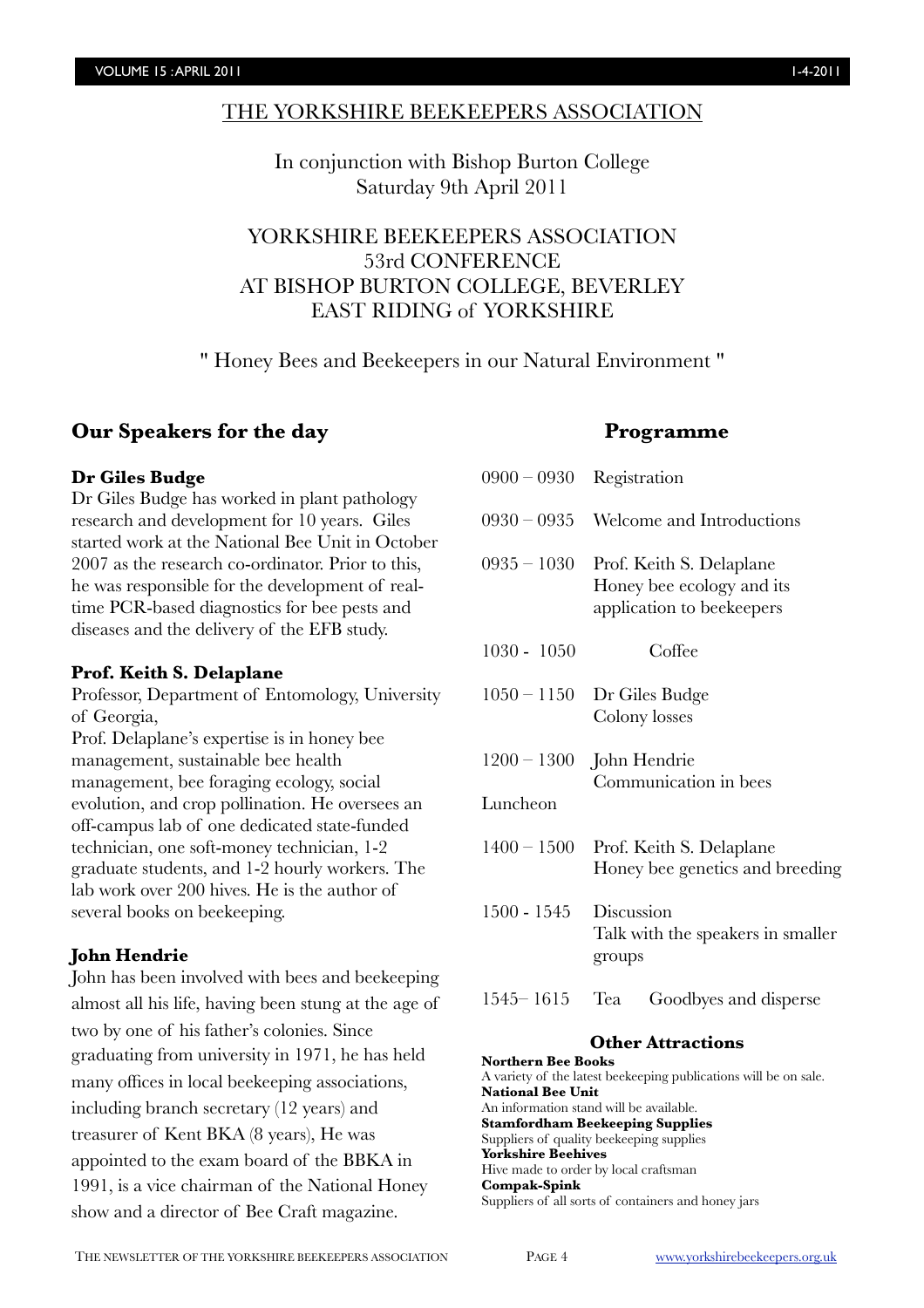## **THE YORKSHIRE BEEKEEPERS ASSOCIATION Saturday 9th April 2011 BISHOP BURTON COLLEGE - Application Form**

**Name ………………………………………………………………………**

**Address…………………………………………………………………………**

**……………………………………………………………………………………**

**……………………………………………………………………………………**

**…….………………………………post code………………………………………**

**tel………………. ………………………**

| (please print) |  |  |
|----------------|--|--|

| No. of tickets $\omega$ $f(25.00)$ including lunch | $f, \ldots$  |
|----------------------------------------------------|--------------|
| No. of tickets $\omega$ $f(15.00)$ excluding lunch | $f_1$        |
| No. of tickets Student and young persons           |              |
| $\omega$ £,20.00 including lunch                   | $f_{\cdots}$ |
|                                                    |              |

**Total**  $\qquad \qquad$ **f........** 

**Please advise if you have any dietary requirements.**

**Please give names of other people you are buying tickets for so that we can prepare name badges for them.**

> Phone or email to book and pay on the day

**Please send your remittance to: W Cadmore, 104 Hall Lane, Horsforth, Leeds, LS18 5JG Telephone 0113 216 0482 Please make cheques payable to Yorkshire Beekeepers Association**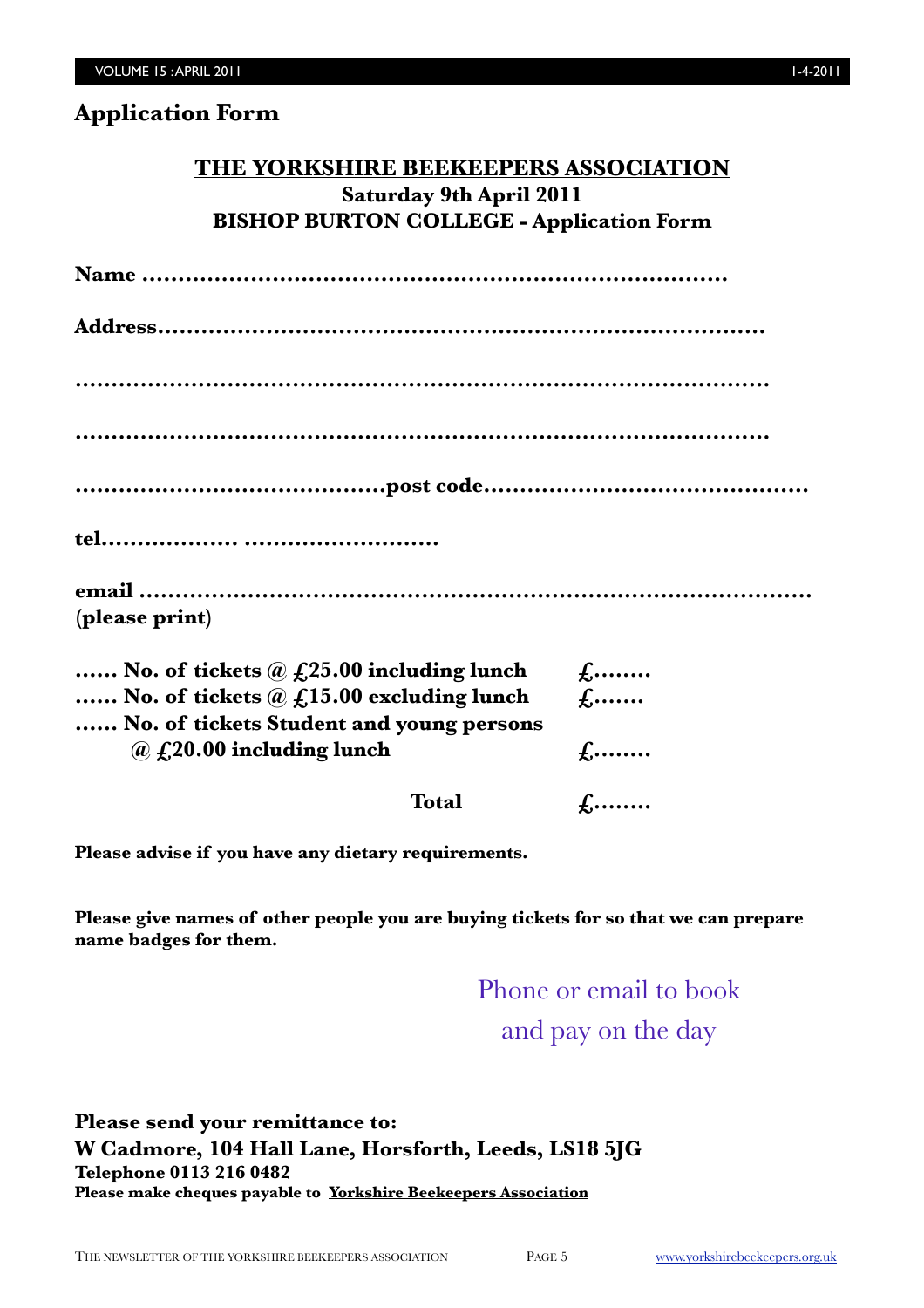# Bee Breeding Conference

26th March 2011 Normanby Pavillion - Great Yorkshire Showground  $10.30 - 15.30$ 

Many beekeepers think that bees are bees are bees.

Since 1919, different strains of bee have been imported into this country and the resultant mating of these bees has produced, within two generations, nasty bad tempered bees. Mr Sherriff 's beekeeping "armour" has enabled such bad tempered bees to be tolerated. The other real downside, to these nasty bees, is that the general public are intolerant of hives in back gardens. Another aspect of these mongrels is that beginners do not know what they are acquiring and how prolific they are. They have bought one brood box and find that they need two or three, and they swarm and swarm.

When I have mentioned, to those who buy foreign strains, that they have been bred and reared under Government controlled breeding programmes, they are aghast at the thought of such an "imposition" being instigated by a UK Government.

By working together we can improve the bees in an area, the matings can be compatible and at the same time allow for the selection of colonies for single or double brood box management in National, Langstroth, Dadant, Commercial or 14 X 12 hives or even the Kenyan top bar hive and the Abe Warre hive.

If two or three of you see the sense in working together and improving your bees, then just make a decision and raise queens for all of your hives from one agreed colony, apart from reasonable temperament it does not matter what the bees are so long as enough new queens are produced to have daughter queens and mother queen in all your group hives. In the second season you will (a) have a cloud of related drones and (b) start to compare colonies from one mother. The important thing is to produce related queens.

In bee breeding it is easy to put up barriers to action, ignore them and just go for it. Your beekeeping will become more interesting as you realise that you control your beekeeping environment. When you have nice, hard working bees, show them to your doubting friends, and they will be converted. When they say "can I have some queens" say no. I will give you some eggs; take pride in raising the queens yourself.

David Allan

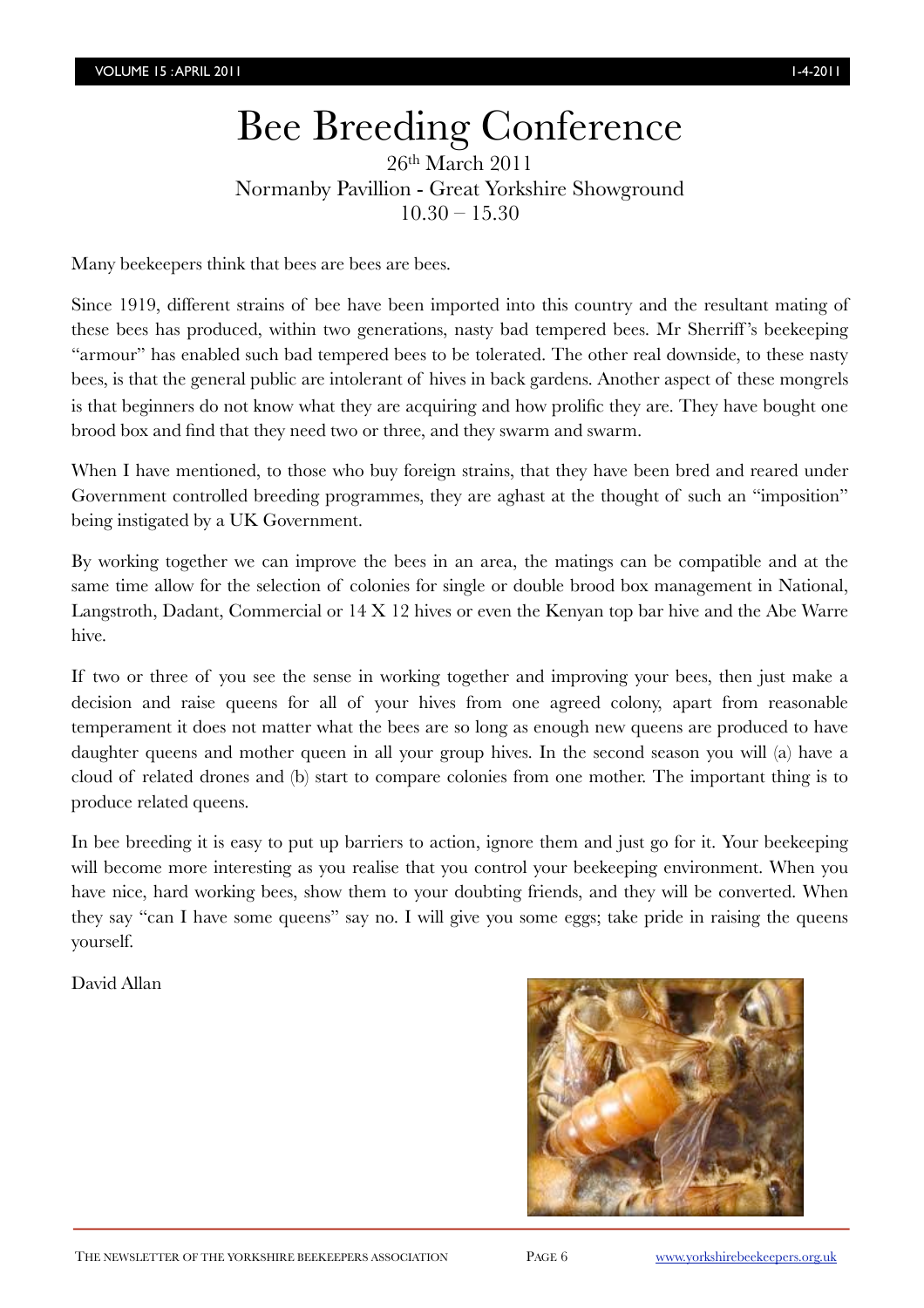# **Bee Breeding Programme**

## **10 Questions**

- 1. Do you think that a Yorkshire Bee Breeding Programme is a good idea ?
- 2. Are you prepared to get involved or take a lead in your district ? Can your district association identify i. experienced experts ? ii. Leaders or champions ?
- 3. Do you know all the beekeepers who live in your 5 Km square ? Do you know of any beekeeper in your district who imports queens or bees ? Are you in a migratory beekeeping area (during the mating season) ?
- 4. Are the bees in your district healthy ? Are all of your beekeepers registered on Beebase ?
- 5. Do you have the hive records needed to be able to select the best colonies to breed from ?
- 6. Can you identify what help you need in order to breed better bees ?
- 7. Are you able to identify the bee breeding method that would best suit you ? Can you list some different methods and the pros and cons of each ?
- 8. What do you think i. your district committee should do to help take this forward ? ii. Yorkshire BKA should do to help take this forward ?
- 9. How should we share i. good practice ? ii. information ? iii. tips or how to make things work better ?
- 10. How should we record progress and results i. locally ? ii. at county level ? Slaber Pollen Frame **Super Young Broad** Cell Bar Frame Вире. en Frame **Malafons** Super Эмрен Super **Oueen Excluder** Outlett Queen ,,,,,,,,,,,,,,,,,,,,,, ,,,,,,,,,,,,,,,,,,,,,,,,,, Production Colony Production Colony Raising Calls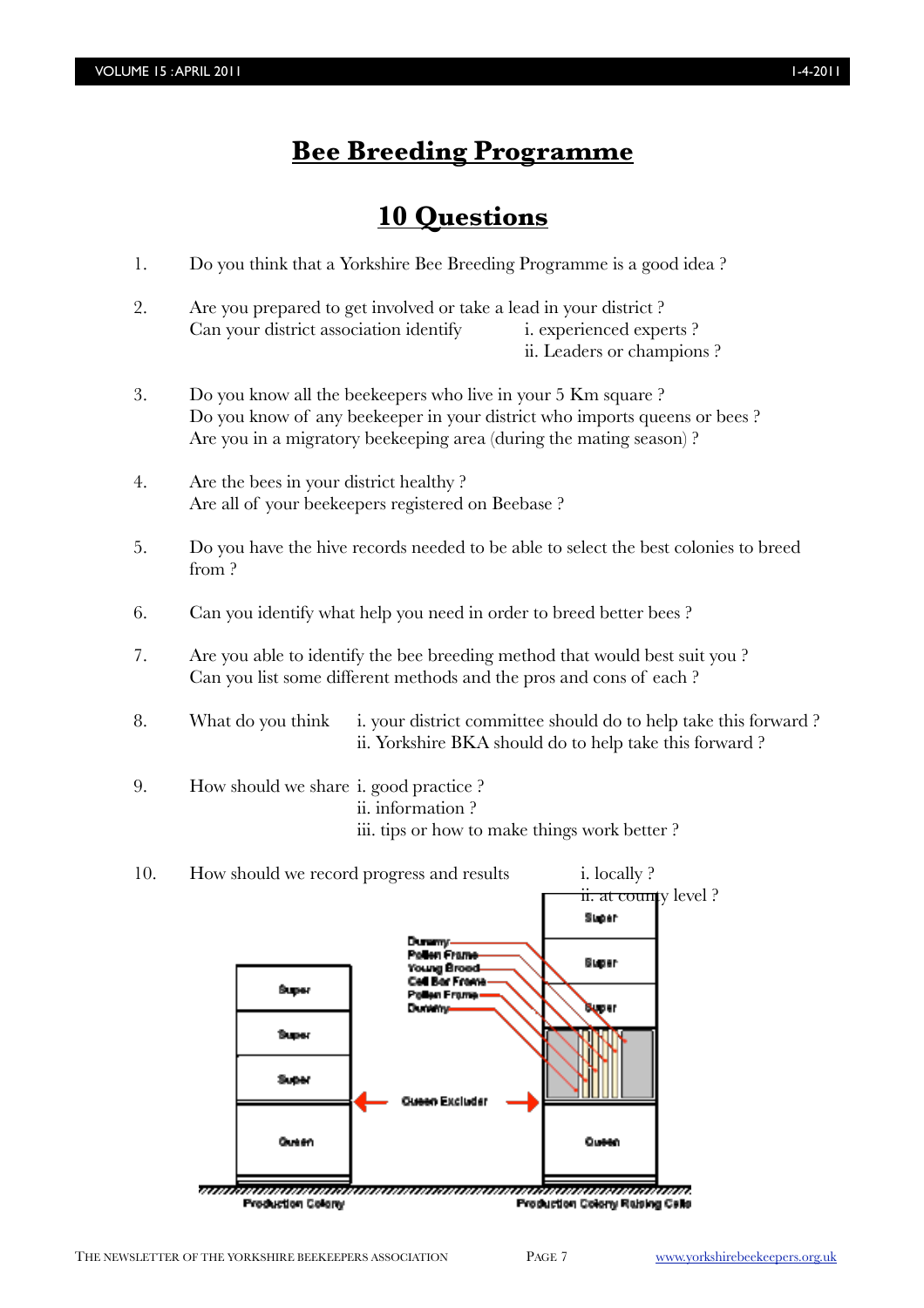### **Y. B. K. A. County Bee Breeding Course.**

### **Notes on assessing and recording to improve your bees.**

### **by David Allen March 2011**

Before we can decide from which colony we are to raise queens, we have to abandon our "management only" view of Beekeeping and learn other tricks which make the craft more interesting and rewarding.

The first two requirements in strain improvement are deliberately killing a queen (culling) and adopting a method of recording your assessments of colony temperament and performance. As Confucius said" The weakest ink is better than the strongest memory. This was in the days before gel pens and dictaphones.

The nasty temperament found in so many colonies in Britain, is not a natural characteristic of native British Bees. It has been caused by the importation and subsequent cross mating of those imported and local strains subsequent to the Isle of Wight disease outbreak in 1919. For one person to improve their bees is possible but a challenge. For a group of two or preferable three beekeepers or more working together it is a cinch.

What do I really want from my colonies, apart from the best honey harvest possible, my aims are:-

- 1. Management of colonies without the use of smoke,
- 2. No following or greeting bees, (such colonies make our beekeeping fraught and the relationship with our neighbours intolerable).
- 3. Bees steady on the comb, no jumping, no running and no voluntary stinging.
- 4. Low numbers of queen cells (target 5 or 6)
- 5. Good collectors and storers of pollen.
- 6. Good hygienic behaviour as a prerequisite for good health.

Once the temperament and harvest are scoring high I would seek to select for: -

- 1. Low use of propolis.
- 2. Good comb building zeal (necessary for quality cut comb or section honey)

Assessing bee colonies is subjective but in my experience easily learned by beekeepers and assessment criteria quickly understood to become a consensus by a group.

The basic scoring is as follows: -

- 1. A bad fault
- 2. A Fault
- 3. Tolerable
- 4. Virtuous
- 5. Virtue.

As we improve our colonies, our award of high scores (5) will change as their virtues improve. The goal posts will, over the years, move. What you thought excellent in 2011 will not match your expectations in 2016. A Two year programme can see a vast improvement in your strain of bee. Stop learning! start dying!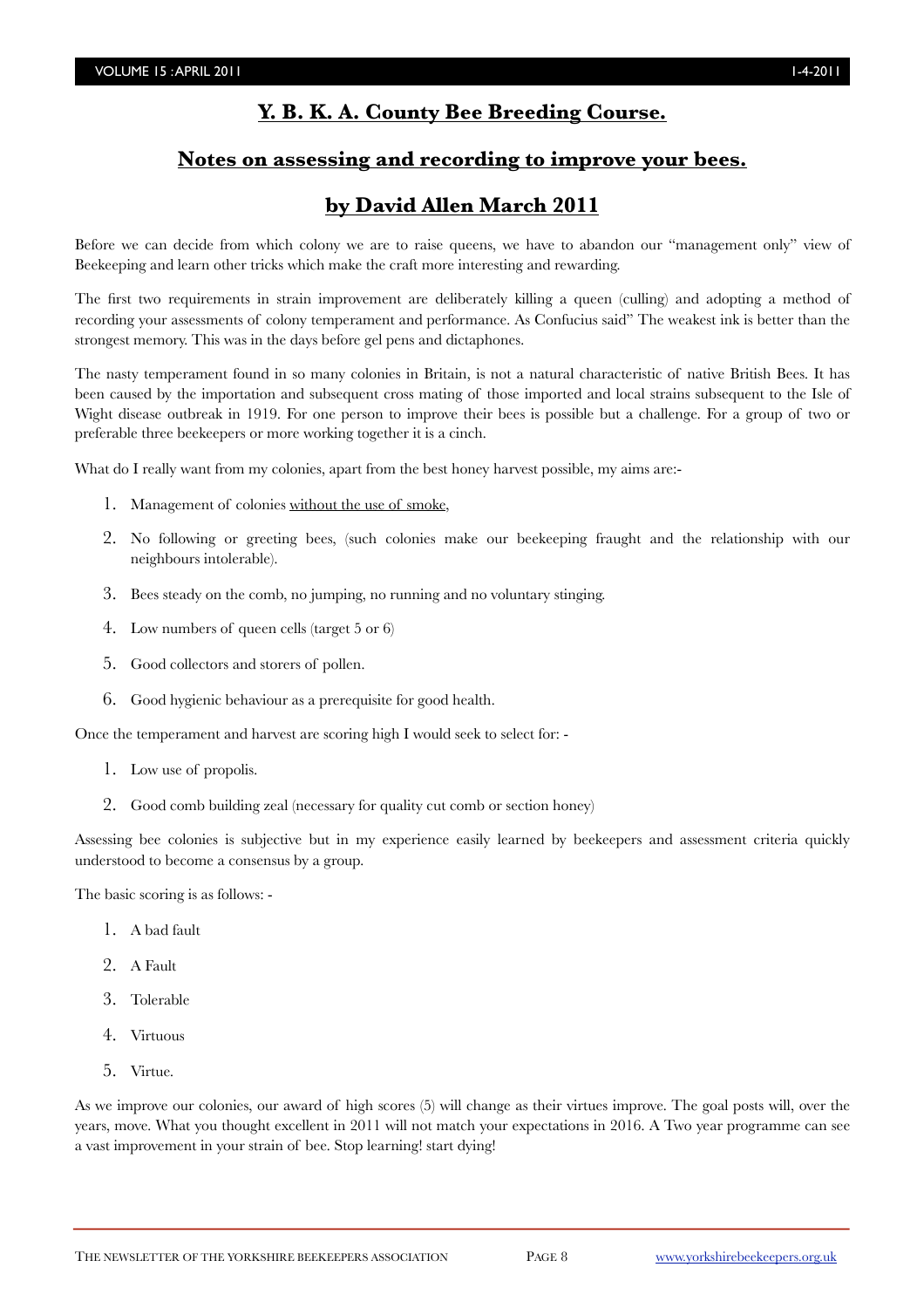# Yorkshire Beekeepers Association

Bee Breeding Record Card

| Apiary |                   |             |               | Mother Ref. No. |                     |                          | Queen ref. No.<br>Mark |                                                                                     |                | Clip                  |                |                |              |                |                        |                   |
|--------|-------------------|-------------|---------------|-----------------|---------------------|--------------------------|------------------------|-------------------------------------------------------------------------------------|----------------|-----------------------|----------------|----------------|--------------|----------------|------------------------|-------------------|
| Date   | Non-<br>Jump      | Non-<br>Run | Non-<br>Sting | Non-<br>Follow  | Frames<br>of Stores | Empty<br>Store<br>Frames | Pollen                 | Queen<br>Present                                                                    | Queen<br>Cells | Brood<br><b>Boxes</b> | Super<br>Boxes | Honey<br>Taken | Sugar<br>Fed | Fondant<br>fed | Pollen<br>Subs.<br>fed | Comment           |
|        |                   |             |               |                 |                     |                          |                        |                                                                                     |                |                       |                |                |              |                |                        |                   |
|        |                   |             |               |                 |                     |                          |                        |                                                                                     |                |                       |                |                |              |                |                        |                   |
|        | Queen description |             |               | Year Raised     |                     |                          |                        | <b>How Raised</b>                                                                   |                |                       |                | Strain         |              | Peculiarities  |                        | Drone Description |
|        | Main Virtues      |             |               | Main Points     |                     |                          |                        | Best use of this queen<br>Queen Breeder<br>Drone Breeder<br>Honey Production<br>$-$ |                |                       | Health         |                |              |                | Breeder                |                   |

# Yorkshire Beekeepers Association

Bee Breeding Record Card

|      | Apiary            |             |               | Mother Ref. No. |                     |                          |        | Queen ref. No.<br>Mark |                                                                                             |                       |                       | Clip           |                      |                 |                        |         |  |
|------|-------------------|-------------|---------------|-----------------|---------------------|--------------------------|--------|------------------------|---------------------------------------------------------------------------------------------|-----------------------|-----------------------|----------------|----------------------|-----------------|------------------------|---------|--|
| Date | Non-<br>Jump.     | Non-<br>Run | Non-<br>Sting | Non-<br>Follow  | Frames<br>of Stores | Empty<br>Store<br>Frames | Pollen | Queen<br>Present       | Queen<br>Cells                                                                              | Brood<br><b>Boxes</b> | Super<br><b>Boxes</b> | Honey<br>Taken | Sugar<br>Fed         | Fondant<br>fled | Pollen<br>Subs.<br>fed | Comment |  |
|      |                   |             |               |                 |                     |                          |        |                        |                                                                                             |                       |                       |                |                      |                 |                        |         |  |
|      | Queen description |             |               | Year Raised     |                     |                          |        |                        | <b>How Raised</b>                                                                           |                       | Strain                |                | <b>Peculiarities</b> |                 | Drone Description      |         |  |
|      | Main Virtues      |             |               | Main Points     |                     |                          |        |                        | Best use of this queen<br>Health<br>Queen Breeder<br>Drone Breeder<br>Honey Production<br>÷ |                       |                       | Breeder        |                      |                 |                        |         |  |

THE NEWSLETTER OF THE YORKSHIRE BEEKEEPERS ASSOCIATION PAGE 9 [www.yorkshirebeekeepers.org.uk](http://www.yorkshirebeekeepers.org.uk)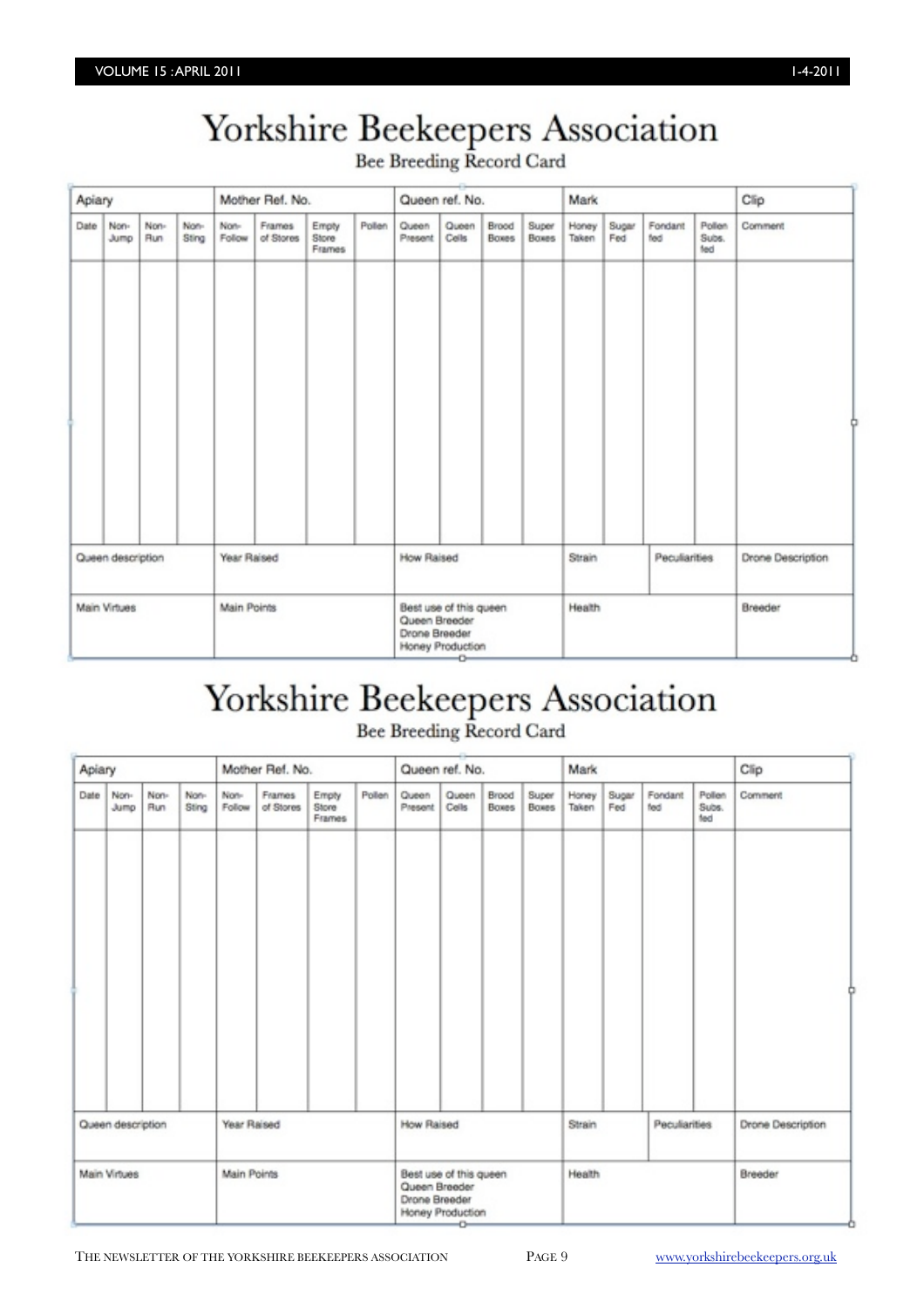# **Are your bees the best to breed from ?**

| <b>Bee</b>                                                              | Pros                                                                                                                                                                                                                                                                                                                                                                                                                       | Cons                                                                                                                                                                                                                     |
|-------------------------------------------------------------------------|----------------------------------------------------------------------------------------------------------------------------------------------------------------------------------------------------------------------------------------------------------------------------------------------------------------------------------------------------------------------------------------------------------------------------|--------------------------------------------------------------------------------------------------------------------------------------------------------------------------------------------------------------------------|
| <b>Carniolan Honey Bee</b><br>Apis mellifera carnica                    | Earlier morning forager<br>Forages on colder and wetter days than<br>most other bees<br>Overwinters well on small stores, as<br>queen stops laying in the autumn<br>Explosive build up in early spring<br>Exceptionally gentle and easy to work<br>May interrupt brood rearing during<br>times of drought<br>Does not typically propolize heavily<br>Creates less brace and burr comb<br>Crosses well with other varieties | Likely to swarm unless carefully<br>managed<br>If pollen is scarce brood rearing<br>greatly diminishes                                                                                                                   |
| <b>Feral Honey Bee</b><br>Apis mellifera                                | Genetically diverse<br>Often acclimated to the area they are<br>present in<br>May be captured for free                                                                                                                                                                                                                                                                                                                     | Not commercially available (must<br>be captured, or obtained through<br>interbreeding with local drones)<br>Not selected by humans<br>Feral nesting cavities may contain<br>American Foulbrood                           |
| <b>Western European</b><br><b>Honey Bee</b><br>Apis mellifera mellifera | Overwinter exceptionally well<br>Decent yield also in poor years<br>Good sparetime beekeeping<br>Needs very moderate food supplies                                                                                                                                                                                                                                                                                         | Slow Spring build up                                                                                                                                                                                                     |
| <b>Italian Honey Bee</b><br>Apis mellifera ligustica                    | Good beginner bee<br>Readily builds comb<br>Unparalleled comb builders<br>Only moderate tendency to swarm<br>Relatively easy and calm to work with<br>Lower range propolis producer                                                                                                                                                                                                                                        | Continuous brood rearing<br>continues after honey flow ceases<br>More likely to starve during long<br>winters<br>Poor flight orientation, highly<br>prone to drifting<br>Aggressive foragers, causing<br>tendency to rob |
| <b>Buckfast</b><br>Apis mellifera: hybrid                               | Extremely gentle, with low sting instinct Not widely available<br><b>Resistant to Chalkbrood</b><br>Low swarm instinct<br>Overwinters exceptionally well<br>Well suited to cool, wet climates                                                                                                                                                                                                                              | Builds up slowly in spring<br>Poor early spring pollinators                                                                                                                                                              |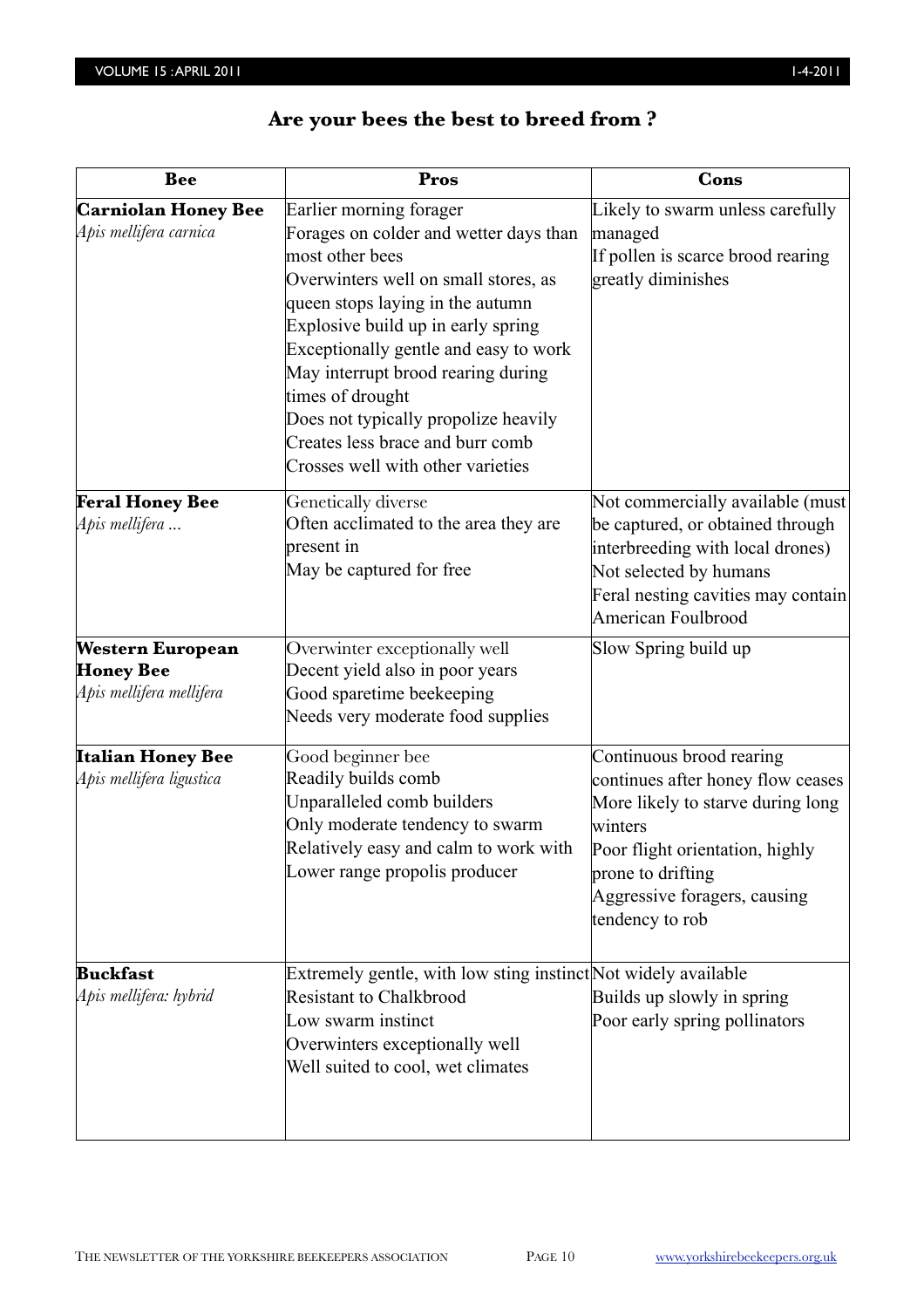### **Assessments and Examinations**

As we turn our attention to the active beekeeping season then it is time to think about the practical beekeeping assessments.

I would encourage any beekeeper, and especially any new beekeepers who have not taken the basic assessment to consider doing so. It is a measure of beekeeping skill and knowledge at the basic level and is the gateway to the further practical assessments and modular exams.

I would further encourage you to take a look at the BBKA website and view the syllabus. There is everything there to help you prepare for the assessment.

Completed application forms with fee should be sent directly to me.

For the past two winters YBKA have run a series of tutorials in support of the modular examinations. This has enabled a small group of interested beekeepers to meet together for teaching based on the module they were sitting the following March. It has also been a source of shared information and support. Modules  $1 - 3$  have been covered. The meetings have been held on a Saturday morning in the YBKA pavilion in Harrogate.

As I now look to planning for this autumn, I really need to know what as Yorkshire members you would like in the way of support centrally for the modular examinations. We can continue along current lines or look to varying the sessions or putting on single days teaching around one module  $-I$  don't think we should or would be able to cover all 7 but if I know the level of commitment, rather than just a passing interest I can make plans accordingly.

Currently the thoughts are to support module 5 and then plan around your interests. Should we for example cover module 1 again? Please can I invite candidates and any potential tutors to email me with your ideas. I can promise we will not be able to fulfil everyone's wishes, but unless I know what they are I am unable to help.

Wendy,

YBKA exam sec.

# **WANTED - IT COULD BE YOU!**

The modular examinations are held the third Saturday in March every year. For 2012 this will be Saturday March 17th.

I am looking for a volunteer who would be willing to give their day to invigilating for the examinations.

It is likely that they will be held in Harrogate at the Pavilion.

If you can assist please could you let me know.

Wendy.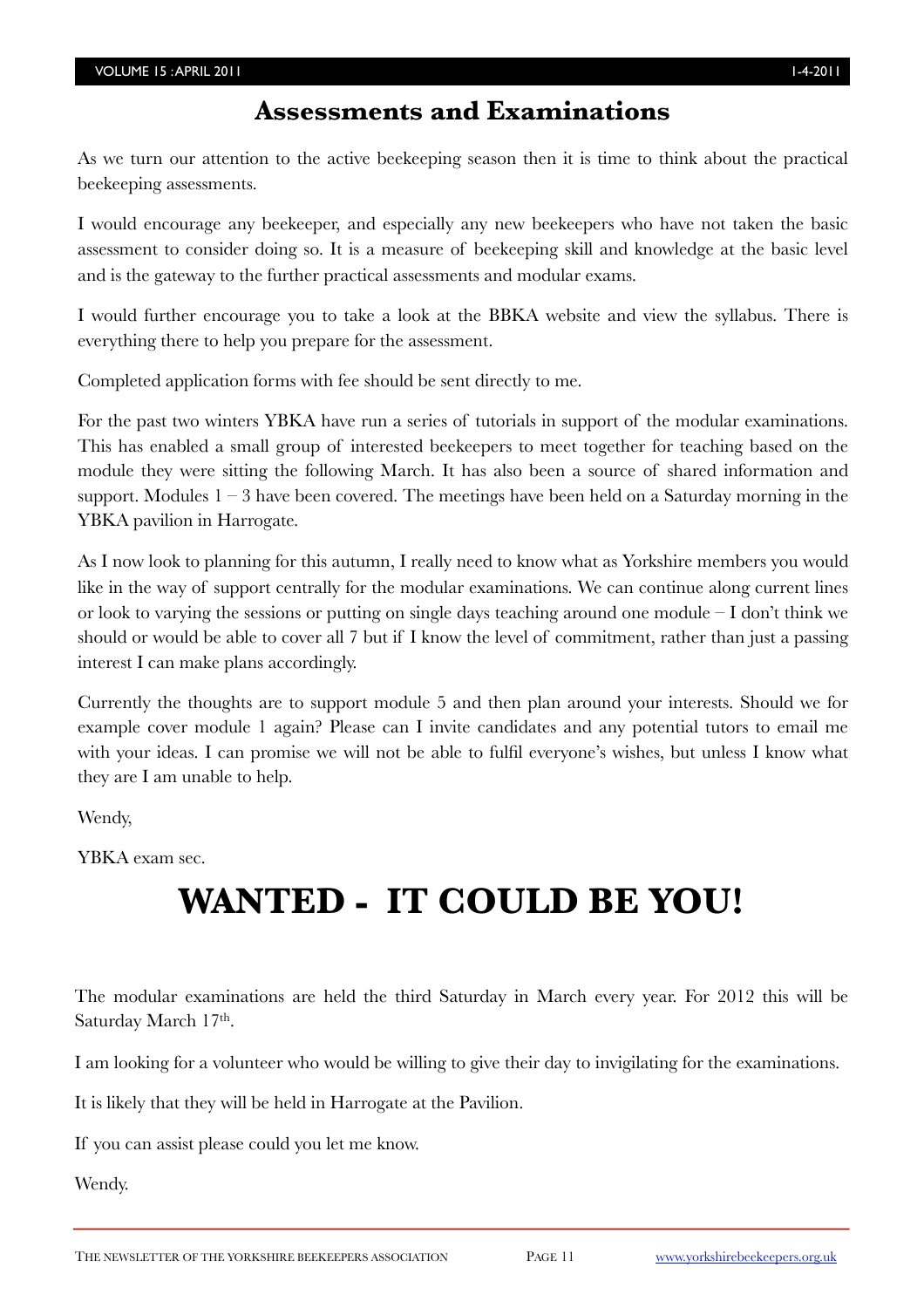of
Bradford



Researchers at the University of Bradford have developed a way of harnessing the healing powers of propolis – a mixture of resin and wax made by honey bees.

The benefits of propolis in medicine and food supplements has been known for many years, but its use has been limited because the sticky substance is not water soluble and has a strong smell which is off-putting.

Now the university's Centre for Pharmaceutical Engineering Science has developed a way of purifying propolis that retains its medicinal properties, but makes it dissolve in water and gets rid of its pungent smell.

The technique has already led to the development of a new mouth ulcer gel and opens the door to a huge range of other pharmaceutical appliances for the substance.

Centre director Professor Anant Paradkar, who led the research, said: "There is a substantial market for propolis-based products, particularly in China, the US and South Asia. The main stumbling block in developing products has been the solubility and odour issues, which our formulation overcomes."

Professor Anant Paradkar started working at the University in September as the Interdisciplinary Chair in Pharmaceutical Engineering.

The purpose of Anant's role is to lead innovative, high quality research programmes across the disciplines of pharmaceutical drug delivery and advanced polymer engineering, with a view to achieving a sustainable programme which will strengthen the reputation and performance of the Institute of Pharmaceutical Innovation (IPI) and the Interdisciplinary Research Chairs (IRC) in polymer science. Anant will lead high profile research and teaching across the disciplines of pharmaceutical sciences and materials engineering and engage with a wide range of external organisations and networks to consolidate and grow research focused partnerships. He will also provide leadership to attract research students and postdoctoral fellows to the area of research and supervise research students in his area of expertise.

Speaking about the new role, Paul Thorning, director of the Institute of Pharmaceutical Innovation, said: "Advances in drug delivery require exploitation of knowledge and expertise across the boundaries of bioscience, material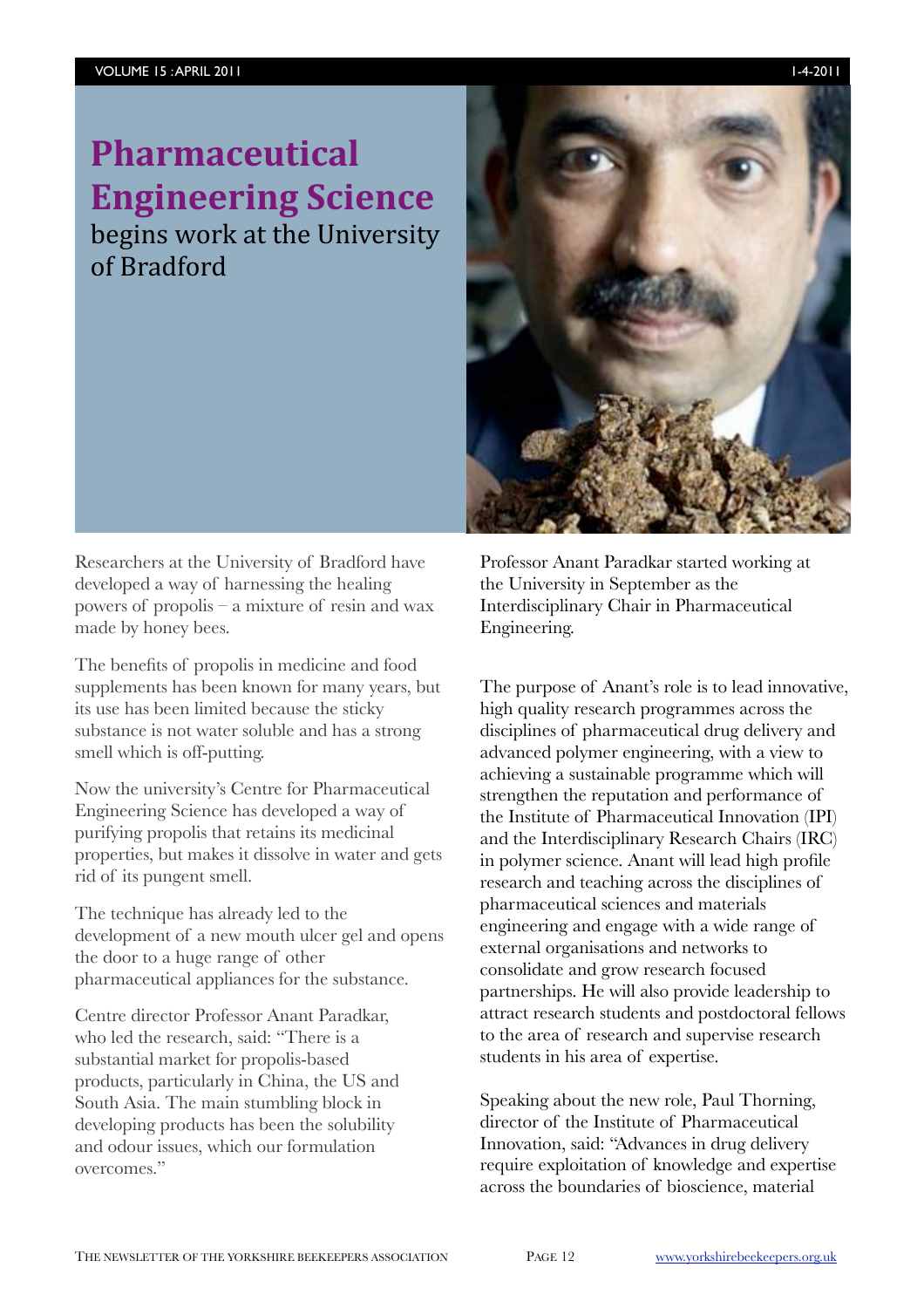science, chemistry, process engineering and pharmaceutical science.

"As therapeutic molecules become more complex and delivery systems more sophisticated there is an increasing need for strong interdisciplinary research. "A particular opportunity exists to explore the interface between pharmaceutical science and advanced materials engineering, both in the design of new drug carriers and release systems, as well as in the development of novel patient delivery devices. "There have recently been some notable advances in collaborative research programmes between the Institute of Pharmaceutical Innovation (IPI), in the School of Life Sciences, and the Interdisciplinary Research Centre (IRC) in polymer engineering, in the School of Engineering Design and Technology (EDT), particularly regarding pharmaceutical melt and reactive extrusion (for which a patent is currently being prepared), and there are significant complementary strengths across the two teams." Anant said: "I have started working here and there are great areas of complementary strengths across both the discipline and institutions and we are exploring projects across these. "Similarly, with international recognitions and linkages of researchers at IPI, IRC and School of Life Sciences, our focus will be to exploit these linkages to strengthen research in the area of pharmaceutical engineering."

The healing properties of propolis - a mixture of resin and wax made by honey bees to seal and sterilise their hives - have been known for many years. But its use in medicine and food supplements has been limited because the sticky substance is not water soluble and has a strong, off-putting smell.

Now researchers at the University of Bradford's Centre for Pharmaceutical Engineering Science have developed a way of purifying propolis that retains its medicinal properties, but makes it dissolve in water and eliminates its pungent smell. The technique has already led to the development of a new mouth ulcer gel and opens the door to a huge range of other pharmaceutical and nutraceutical applications for the substance.

"Propolis is a complex chemical mix and a very useful natural product," explains Centre Director, [Professor Anant Paradkar,](http://www.pharmaceutical-engineering.brad.ac.uk/our-team/core-staff/anant-paradkar/) who led the research. "Propolis has been shown to be anti-microbial, anti-fungal, a strong antioxidant, non-allergenic and can boost the immune system. It also promotes wound healing and has anaesthetic properties.

"There is a substantial market for propolisbased products - particularly in China, the USA and South Asia. The main stumbling block in developing products has been the solubility and odour issues, which our formulation overcomes."

Professor Paradkar's team has been developing the new technique to purify propolis in collaboration with natural medicine manufacturer, [Nature's Laboratory](http://natureslaboratory.com/). The researchers have helped the company develop a new propolis-based mouth ulcer gel, which has better anaesthetic, antimicrobial and anti-fungal properties than gels already on the market and is safe for use in children.

"A problem for mouth gels is that adhesion to the skin membrane inside the mouth is difficult - because of the nature of the surface, the gel can simply slide off," says Professor Paradkar. "As propolis retains some of its stickiness even in a water soluble formulation, when it is applied to specific areas in the mouth, it adheres more effectively."

The Centre has gained funding for a Knowledge Transfer Partnership with Nature's Laboratory, to further develop the purification system for use at a larger scale and support the creation of new propolisbased products. The aim is, through the KTP, that the company will be able to set up a purification process to increase its own manufacturing capacity.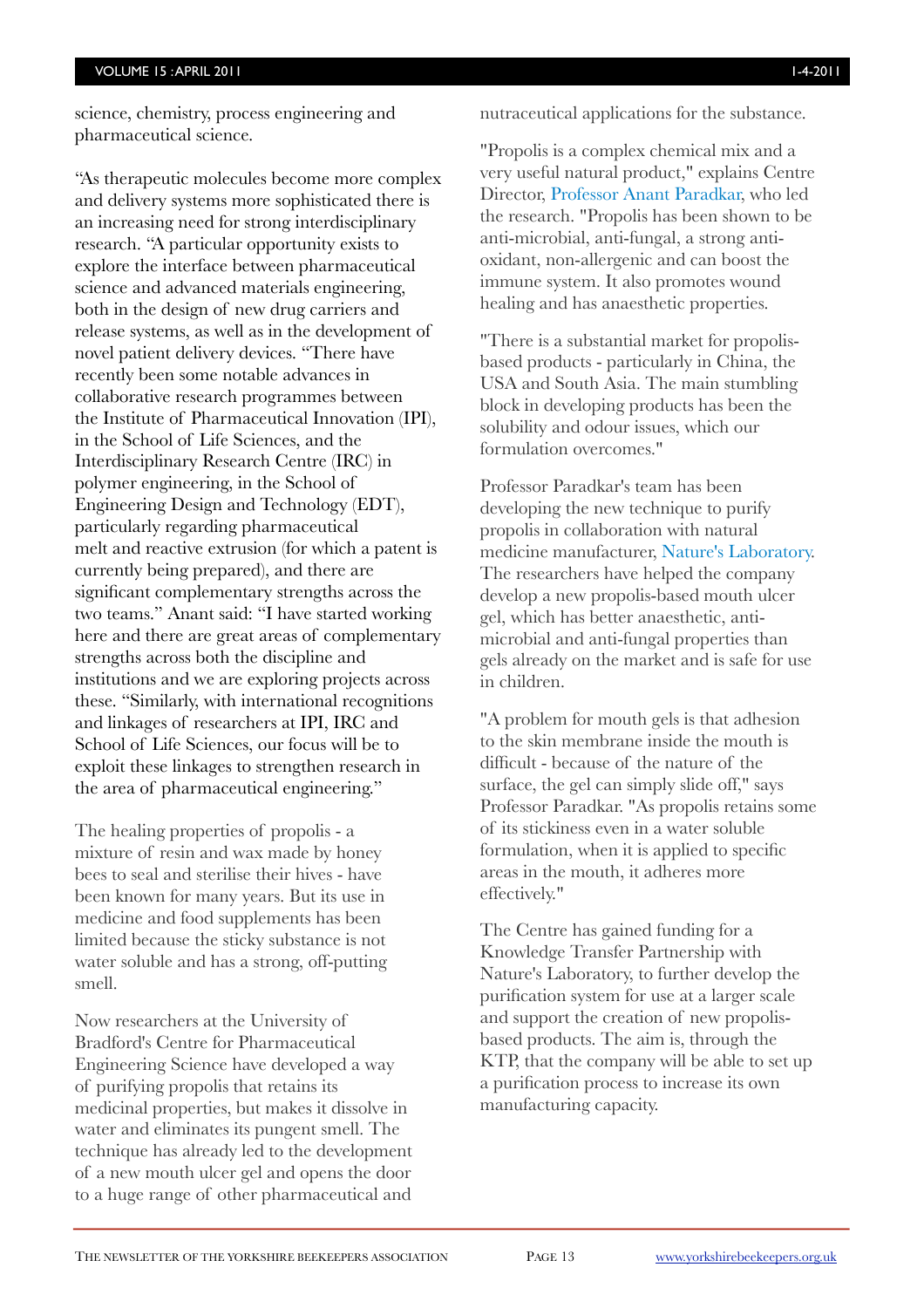# Seasonal Bee Inspector (5 Posts)

#### circa £20.743pa pro rata

Home based roles in the Wales (Ceredigion and NW Carmarthenshire, Monmouthshire, Newport and Torfaen) North Eastern (Nottinghamshire, East Yorkshire) and Northern (Northumberland, Durham, Tyne & Wear) Regions

REF: CSP 3632 Fixed Term Seasonal Appointment Appointments will be for 5-6 months (approx.) each year, throughout the bee season.

The Food and Environment Research Agency's role is to support and develop a sustainable food chain, a healthy natural environment, and to protect the community from biological and chemical risks. The Agency employs over 700 scientists and experts and works with over 1000 partners in 102 countries world-wide.

The purpose of this job is to implement a Bee Health Inspection programme on behalf of the Department for Environment, Food and Rural Affairs (DEFRA), the Veterinary Medicines Directorate [VMD] and the Welsh Assembly Government for specific inspection areas.

Reporting to the Regional Bee Inspector, duties include organising and conducting the inspection of honey bee colonies for diseases currently the subject of EU or UK statutory regulations, e.g. foul brood and small hive beetle; assisting the work of the National Bee Unit (NBU) for the Wildlife Incident Investigation Scheme (bee poisoning incidents) and assisting with research projects; forwarding samples of hive material from suspect diseased colonies to the NBU laboratory for diagnosis and issuing standstill notices on apiary sites from which suspect diseased material has been removed. The Seasonal Bee Inspector will also treat or destroy diseased colonies in accordance with the recommendations of the NBU Laboratory and maintain accurate and up-to-date apiary inspection records.

Candidates will need relevant experience in the field of beekeeping as well as evidence of strong practical beekeeping skills, an in-depth knowledge of bee diseases and their control, including exotic bee pests and effective communication skills. Alternatively a degree or equivalent qualification in a relevant subject will be considered.

Fera is an Equal Opportunities Employer. We have a rural location and a range of excellent benefits that include a choice of valuable pension arrangements, flexible working practices and salary sacrifice child care vouchers.

Closing Date: 17 April 2011

For further information and an application pack visit www.defra.gov.uk/fera/careers/ or call 01904 462302



## further information on the link: http://www.fera.defra.gov.uk/ [careers/jobVacancies/index.cfm](http://www.fera.defra.gov.uk/careers/jobVacancies/index.cfm)

## **Yorkshire Area Representatives**

| Airedale, Wharfedale, Bradford, Leeds        | Bill Cadmore 01132160482    |                                 |
|----------------------------------------------|-----------------------------|---------------------------------|
|                                              | bill.cadmore@ntlworld.com   |                                 |
| South Riding, Doncaster, Barnsley, Sheffield | Dave Shannon 01302-772837   |                                 |
|                                              | $d$ ave $aca@tiscali.co.uk$ |                                 |
| Halifax, Huddersfield, Wakefield, Pontefract | Phil Gee 01422886114        |                                 |
|                                              | pigphilgee@aol.com          |                                 |
| <b>Beverley</b>                              | Wendy Maslin 01482656018    |                                 |
|                                              | wendy@maslin.karoo.co.uk    |                                 |
| Northallerton, Thirsk & Richmond             | Roger Chappel               |                                 |
|                                              |                             | roger@rchappel.orangehome.co.uk |
| Easingwold, York & Barkston Ash              | Tom robinson                |                                 |
|                                              |                             | mautomrobee@btopenworld.com     |
| Whitby, Scarborough, Malton & Rydale         | Tony Jefferson 07749731945  |                                 |
|                                              | stoneleabees@yahoo.co.uk    |                                 |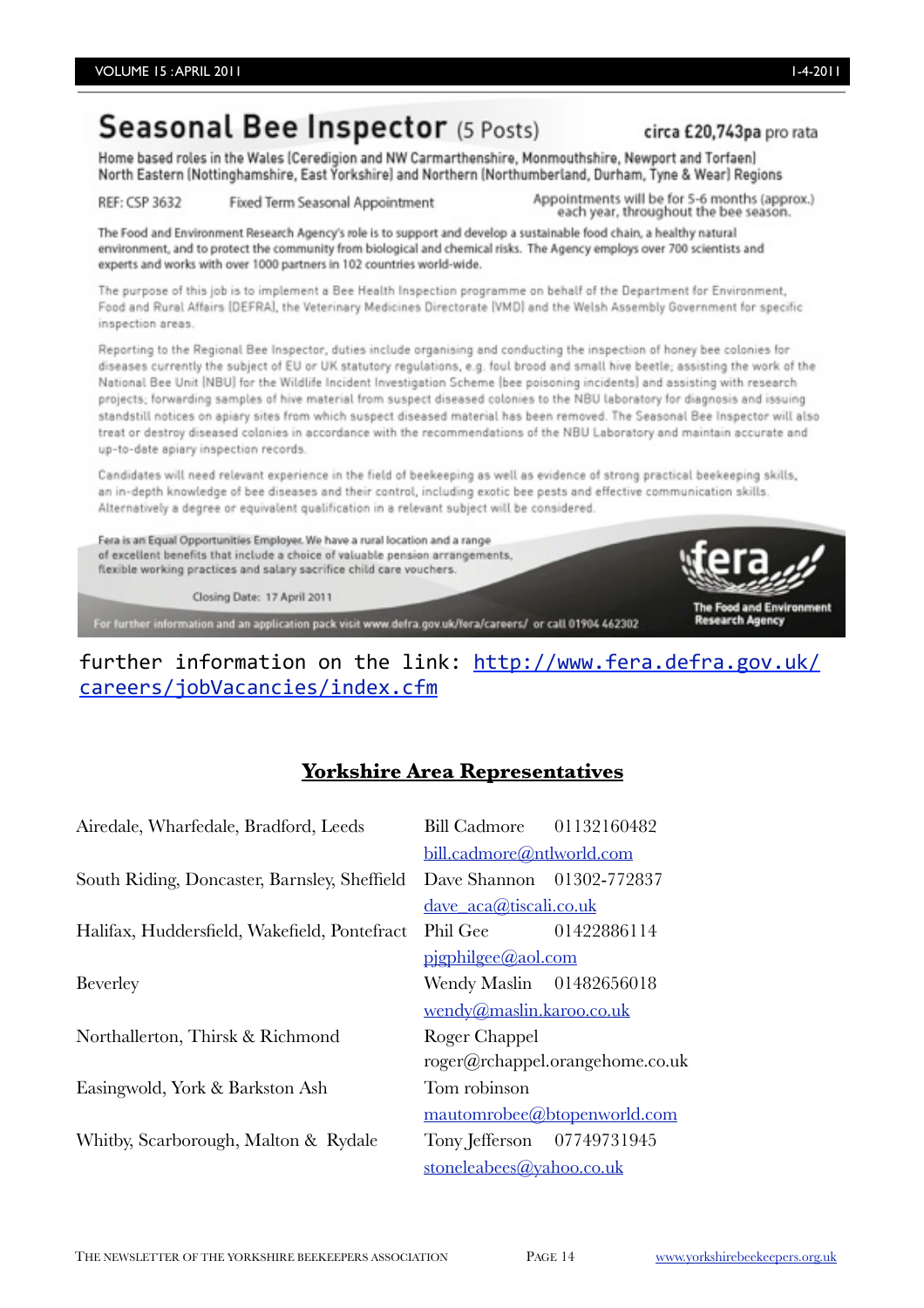On the Keeping of Bees by

John Whitaker

This excellent book for novice beekeepers can be purchased from

[http://www.ypdbooks.com/the-natural](http://www.ypdbooks.com/the-natural-world/355-on-the-keeping-of-bees-YPD00325.html)[world/355-on-the-keeping-of-bees-](http://www.ypdbooks.com/the-natural-world/355-on-the-keeping-of-bees-YPD00325.html)[YPD00325.html](http://www.ypdbooks.com/the-natural-world/355-on-the-keeping-of-bees-YPD00325.html)



As well as currently being secretary of Barkston Ash BKA and treasurer of YBKA, John Whitaker is heavily involved in the education beekeepers. From this work and personal experiences, has emerged this recently published, comprehensive ntroduction to the craft, entitled "On The Keeping of Bees".

Though said to be aimed primarily at new beekeepers, I found the book had a lot to offer the " improver beekeeper" like myself, and contained many intriguing facts of which I was unaware .I immediately empathized with the book when I found myself concurring with John's statements on page 2. Firstly that "... a knowledge of the natural history of the honeybee, both the individual insect and the superorganism, is a prerequisite for good beekeeping" and, secondly, "...the priority of beekeeping husbandry is to do everything that is necessary to keep the bees healthy".John says that the aim of his book is not to tell us how to produce lots of honey but that ".. if you keep your bees healthy and strong, if the weather is good, if you have reasonable queens and live in an area with a variety of forage, then you will get honey whether you want it or not!" How many of us have been asked as a first question by aspiring new beekeepers "How much honey do you get?"

The author succeeds in excellent, concise, descriptions of bee biology without being yawningly technical. Throughout the book there are many

touches of dry humour which are always welcome in a good manual. I found the style of writing quite lyrical in places and a great pleasure to read.

John sets great store by hygienic practices in beekeeping and explains many excellent ways which a good beekeeper can endeavour to protect his charges

from disease. However he also acknowledges recent thinking that by continually treating bees with medications, we are making it difficult for natural selection to occur, thereby preventing our bees evolving to coexist with varroa.

This is a book which I very much enjoyed ad feel it would be a great asset to any new beekeeper or an association's library

Sheila Rawson